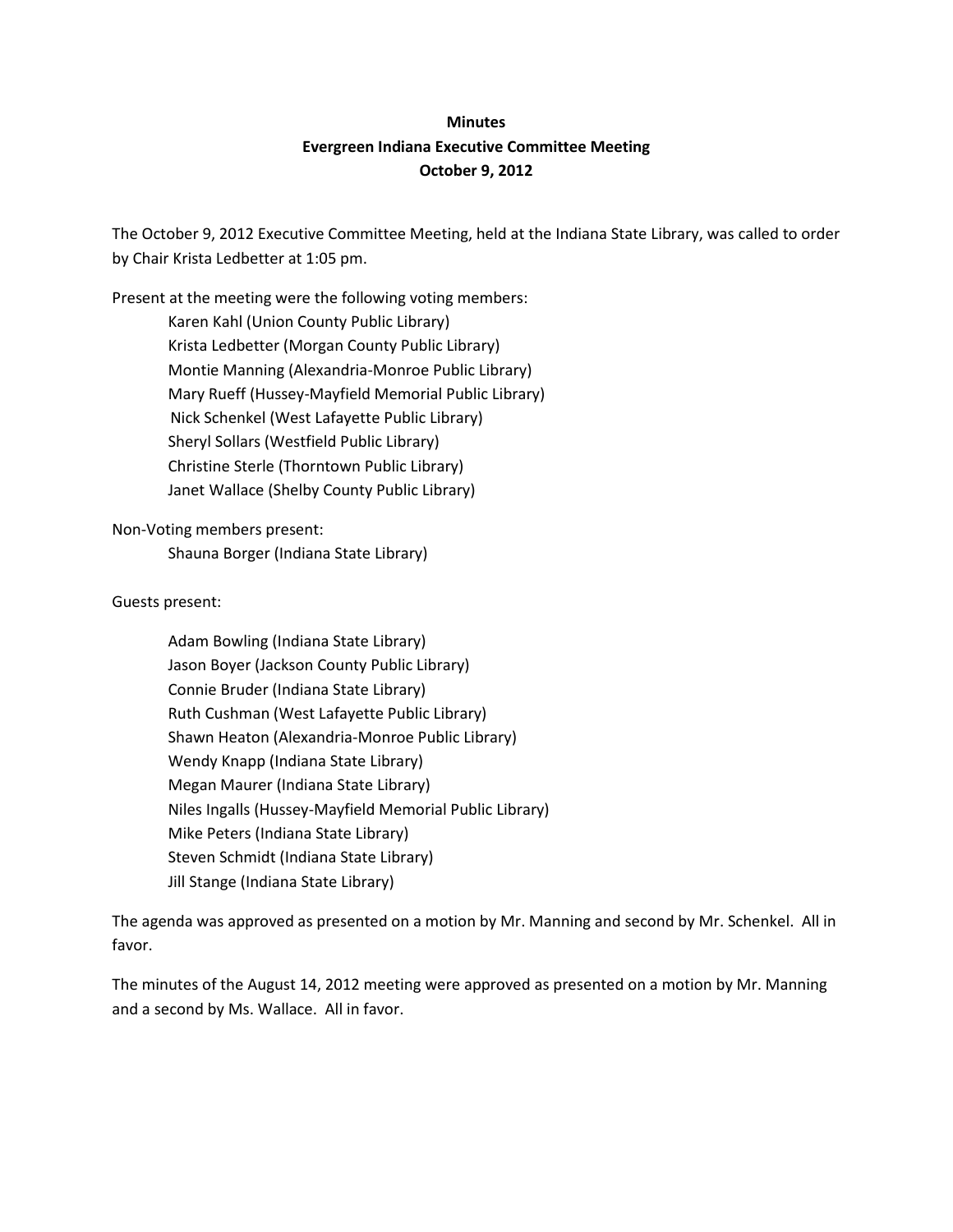State Library Report – Ms. Borger

- There have been staff changes at the State Library. Jill Stange was introduced as the new NW regional coordinator. Jim Corridan has moved his focus to the State Archives, which leaves the Associate Director of Statewide Services position open. Ms. Borger has also moved to a new position as the Eastern regional coordinator. The State is currently in process to hire a replacement Evergreen Indiana Coordinator.
- $\bullet$  The Payment Pilot continues to progress. The libraries were in the first week, post 3<sup>rd</sup> quarter test phase and the final invoices and payment exploration continues. There was a live demonstration of the website and login for reports on payments (reconciliation). All reports will be purged at 30 days. The deposits made to libraries will be done electronically from the State Library. There might be some changes to the format of the quarterly reports, as needed. Ms. Borger stated that the program should be ready for the full consortium in spring 2013 and currently the pilot libraries have taken in and distributed approximately \$5000.
- The State Library staff and Help Desk have been contacted directly by patrons of Evergreen Indiana libraries. The State Library will be hosting a webinar to assist Evergreen Indiana libraries in dealing with challenging patrons. In addition, the patrons who contact the State Library, will received the following response:
	- $\circ$  Due to policy and volume concerns, Indiana State Library staff are unable to directly respond to your issue(s). Please contact your local library. If they are unable to assist you, you may request that library staff submit the issue to the Evergreen Indiana helpdesk on your behalf. Thank you for your cooperation.

## Committee Reports

- Overdrive Committee Ms. Bruder
	- $\circ$  There was a snafu with Overdrive during the recent Evergreen software upgrade. Unfortunately, patrons were not allowed access to Overdrive during the Evergreen software upgrade, as previously planned.
	- $\circ$  Six new libraries went live on August 31, while 3 additional libraries will go live on November 30. This will bring the consortium total to 74.
	- $\circ$  The Overdrive Committee will be presenting a session at ILF Annual on eIndiana and will include a Q&A session on new features.
- Circulation Committee Ms. Borger
	- o A new slate of candidates for the committee was introduced.
	- $\circ$  A bookmobile working group meeting will take place after the next Circulation Committee meeting. There are currently six bookmobiles in the Evergreen Indiana consortium. The meeting will be held in December at the Greenwood Public Library beginning at 1:00 PM.
	- o A train the trainer program will begin in early 2013.
	- $\circ$  The policy questions that were discussed at the last Executive Committee meeting will become circulation tips.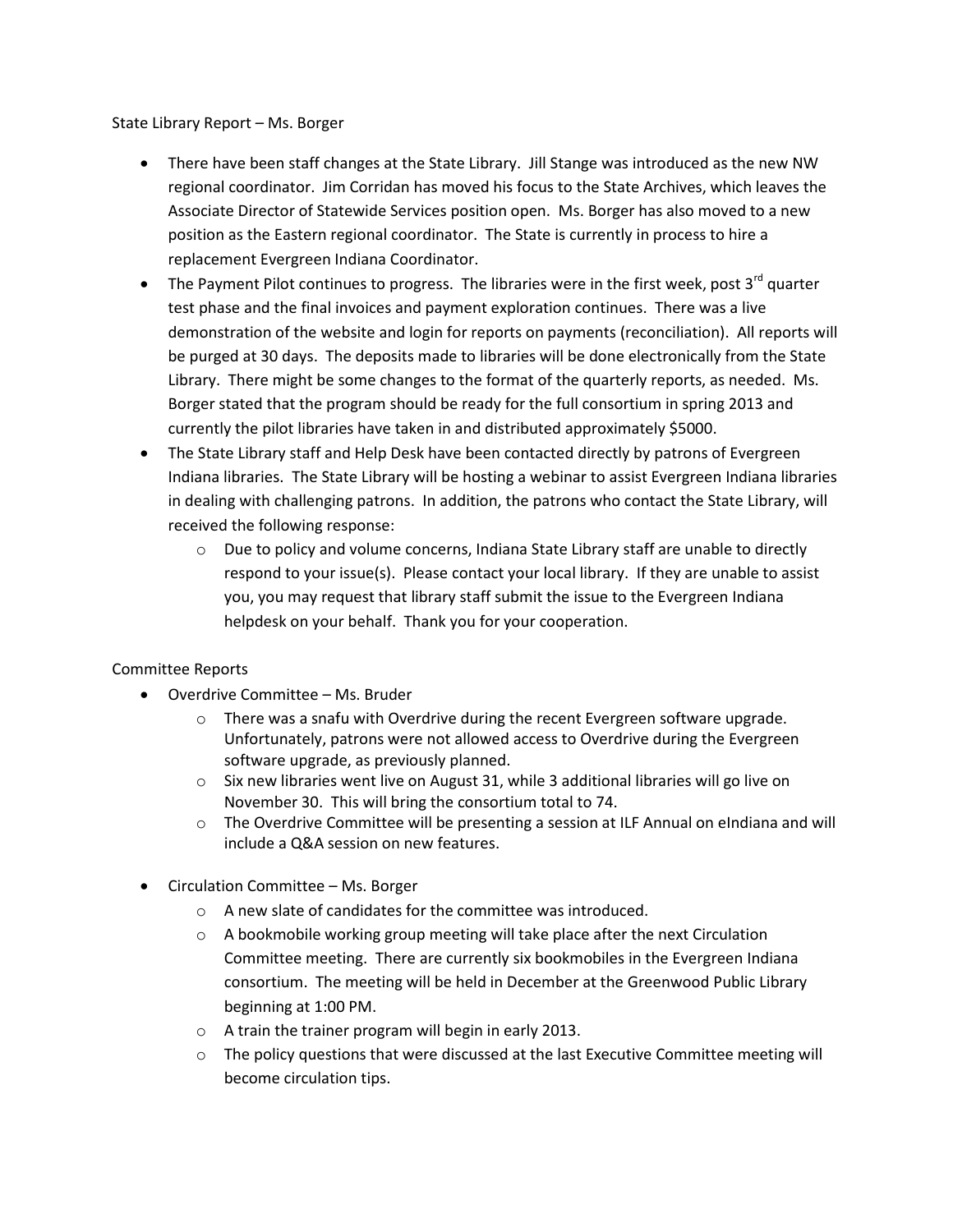- $\circ$  There will be regional trainings on a quarterly basis, beginning with Admin/Reports in Kendallville in November.
- Cataloging Committee Ms. Borger
	- $\circ$  The committee hosted a fall roundtable to discuss the changes to the system with the upgrade and had 46 participants.
	- $\circ$  There was also discussion of RDA questions and training. The committee is exploring options for practical RDA training over theoretical training.
- IT/Technology Committee Mr. Bowling
	- $\circ$  Mr. Bowling attended all committee meetings throughout the month of September, following the upgrade, to address any questions, concerns.
	- $\circ$  Mr. Bowling also attended a meeting with a group of Purdue University undergraduate students who are working to develop a mobile app (Android) for Evergreen. The app will focus on searching the catalog and placing a hold. Mr. Bowling will continue to act as a liaison with the group, as the project develops.
	- $\circ$  The upgrade leftover issues were outlined, although most would require funding, these include: copy location search, Vandalay match sets (ISBN change), patron name display when placing a hold and copy notes in the OPAC.
	- o Mr. Peters provided the group with a brief demonstration of the Kids OPAC. The committee asked that it be made live as soon as possible.
- OPAC Committee Ms. Borger
	- $\circ$  During the recent committee meeting, there was discussion of the new software features and how the 856 subfield 9 would display.
	- $\circ$  The committee is considering if they want to recommend the previous changes that were in place in 2.1 should be applied to 2.2, these include spacing and title display.
	- $\circ$  There were questions about patrons placing holds on specific volumes of serials and the possibility of making the "more details" view the default view by library. This will most likely require funding.

## Old Business:

- Unique Management meeting
	- $\circ$  The Committee representatives shared their thoughts after the meeting with Unique.
	- $\circ$  Unique plans to provide Evergreen Indiana with a separate report that will show an itemization of what was forgiven, book costs, fees, etc. To encourage the use of forgive over void, which is a best practice in the Evergreen Indiana consortium.
	- $\circ$  Ms. Ledbetter mentioned a discussion about the payment program and who will get certain fees when sent to collections. It was recommended that it fall back to the circulating library collecting the fees, while the book money goes to the owning library.
- OPAC enhancements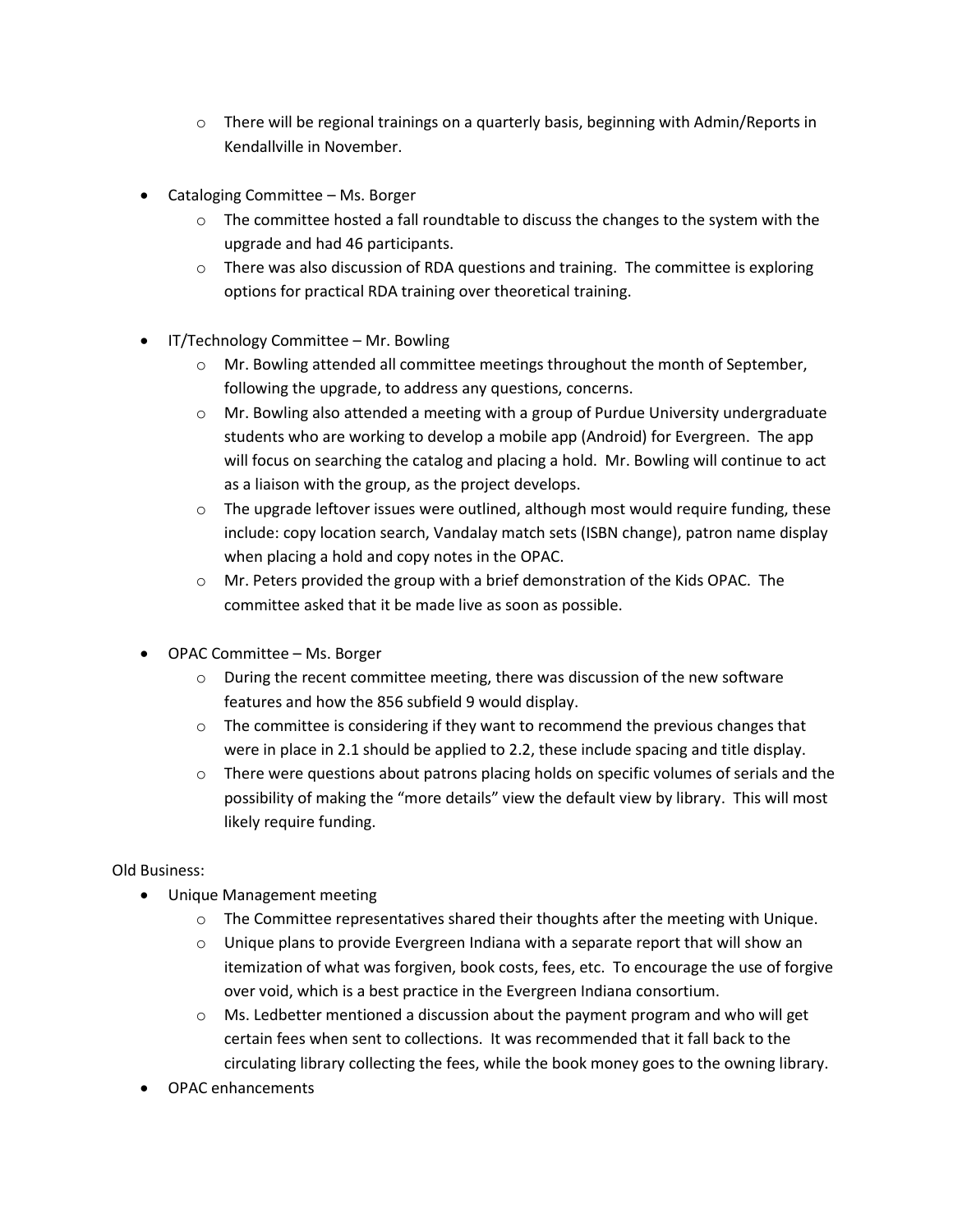- $\circ$  The current contract for book covers and added content will end October 31. The new contract was send to bid. The bids that were submitted were over budget, so the process has begun again.
- o When the current content goes away on November 1, 2012, the possibility of using Google books is being explored. Legal is checking to make sure this is acceptable.

## New Business:

- Library Setting Editor recommended changes. All to be applied on November 1, expect second point.
	- $\circ$  Checkout can fill a unrelated hold (patron doesn't want to get the item twice, but forgets to cancel hold)
	- $\circ$  Cap fines at item price (\$2.00 item can only accrue \$2.00 in fines/fees, not the normal ceiling of \$10.00)\*discussion postponed until next meeting
	- $\circ$  Target copies to branch, even if close that day (larger number of libraries are closed on Sunday, won't target, but smaller number of libraries)
	- $\circ$  Auto extend grace periods, extend for all closed dates (Can't fall on a closed day for circulating library)
- Circ modifier audit
	- o Discussion and recommendation to wait until the circ policy audit.
- RDA toolkit
	- o ALA consortium subscription options will include free training in the form of a webinar. Libraries have the option to choose between a solo user or a institutional membership. The State Library will coordinate the final numbers to ALA. The go live date at this point is unknown.
- Expired patrons at school libraries Ms. Knapp
	- $\circ$  The school libraries, of which there are two, have a yearly challenge of expired patrons that fall into the traditional expiration of patrons (1 or 2 years). The MIS staff at the State Library was able to set all student cards to expire on 2025. These cards are only able to checkout and place holds on their own materials, so this should not impact the other member libraries. The school libraries will be in charge of annual clean-up of graduated students, or those who have left the district.
- New Circulation Committee members
	- $\circ$  A slate of committee members for the circulation committee was recommended to the Executive Committee. The slate was approved on a motion from Mr. Schenkel and seconded by Mr. Manning. All in favor.